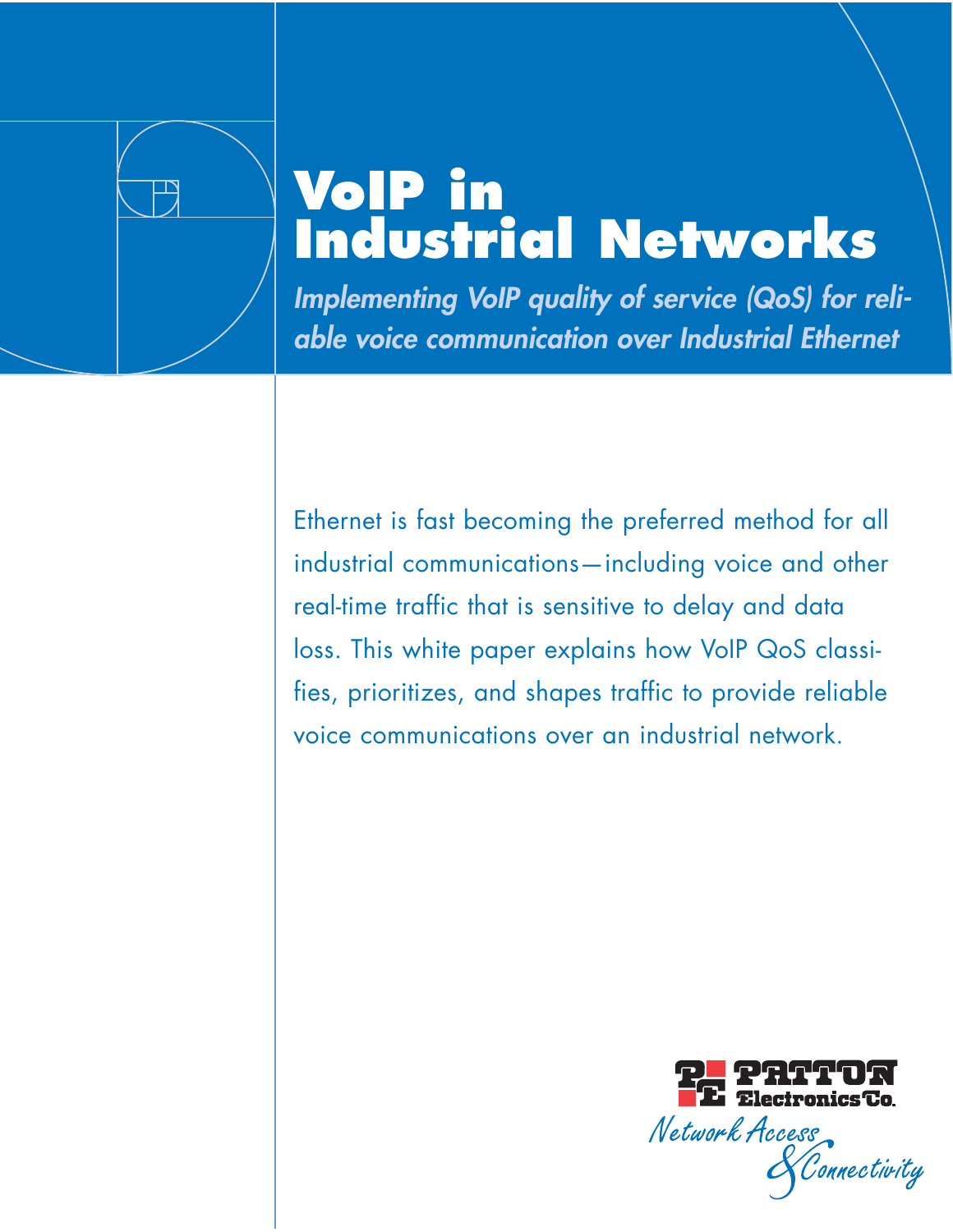### **Copyright**

Copyright © 2006, Patton Electronics Company. All rights reserved.

Printed in the USA.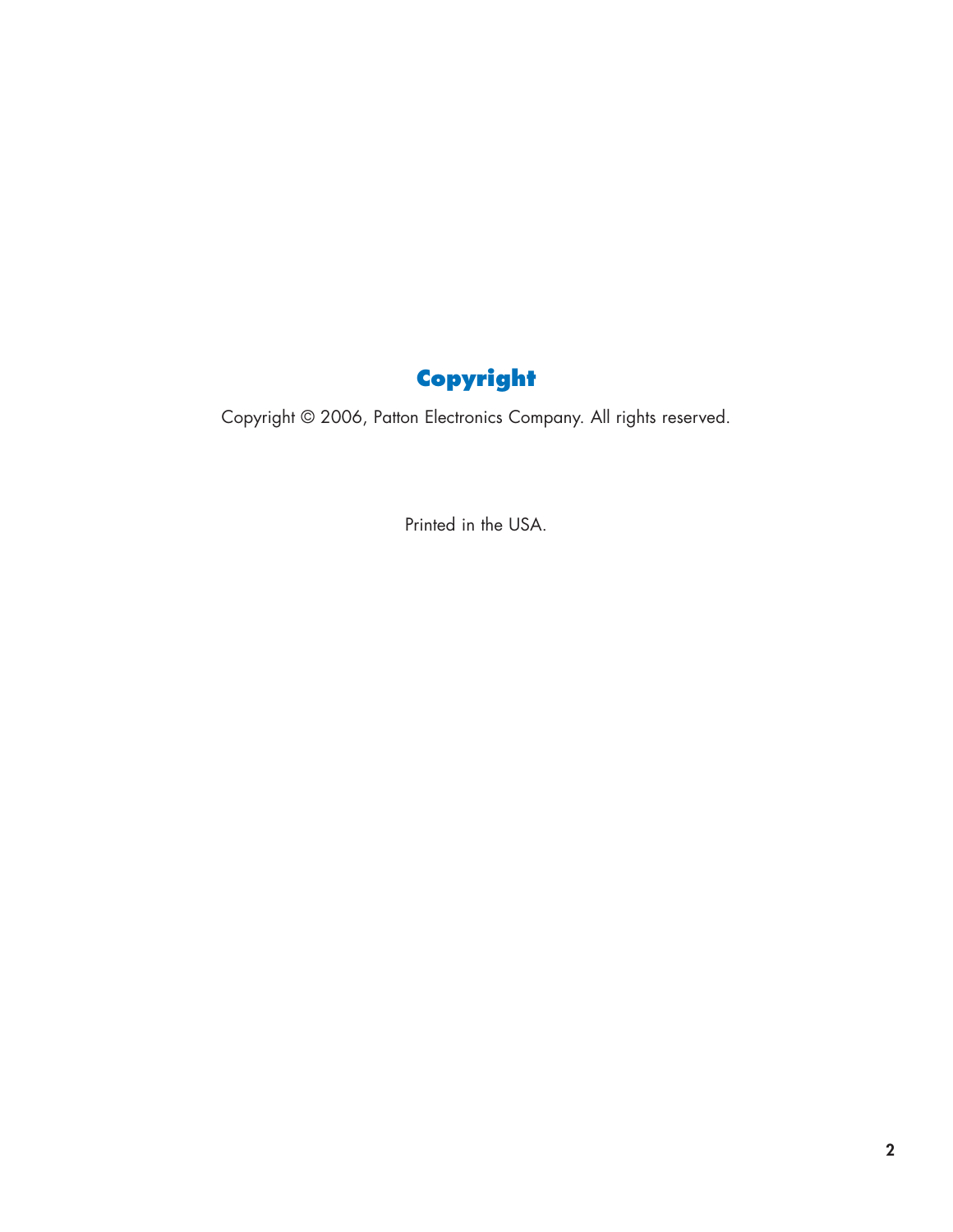#### **Introduction**

For many years, serial interfaces such as current loop, RS-232, and RS-485 have been the preferred methods for industrial communications. Ethernet offers high reliability with the proven ability to adapt to changing environments, especially new types of media (coaxial cable and wireless transmission, for example). As Ethernet becomes the common interface for interconnection, it becomes natural to use this resource for all communications requirements. Adding voice communications capabilities, by either extending a telephone or offering a hot-line/party-line facility, can be as easy as plugging in a box and a handset.

#### **Why Industrial Ethernet?**

While serial device networks offered a measured level of efficiency, their implementation was very inefficient. Often these networks were made up of many smaller networks. Strings of similar equipment on single-network segments were laid on top of each other over the shop floor.

Interestingly enough, this ad hoc architecture did provide a level of protection for the data on each network string. A new piece of gear on one network didn't affect any other network. If expansion was required, an element could be added without much trouble. If needed, a new string could be created. This practice made strings of equipment deterministic in their behavior at the expense of high operational and infrastructural overhead.

The move to Industrial Ethernet brings some serious advantages such as:

- Increased speed, performance, and distance.
- Improved interoperability and lower costs through the use of standard Ethernet-based protocols, devices, and interconnects.

• Multipoint and peer-to-peer architectures allow true networking, not just point-to-point links.

Ethernet by nature wants to interconnect everything and share the bandwidth. While in many cases sharing resources is appropriate, without proper management and control over the data, the network will begin to fail.

#### **The Problem with Voice**

While much of the data traffic in an Industrial Ethernet network is non-real-time, voice traffic and some types of PLC traffic are real-time in nature. This real-time traffic is sensitive to delay and data loss. Without the proper toolset, adding real-time traffic to an industrial network can cause delay and loss to non-real-time traffic as well. Ethernet resources are available on a first-come first-served basis. This characteristic is called best-effort service. There is no differentiation between time critical data such as VoIP and other traffic on the network.

To eliminate the best-effort problem, Quality of Service (QoS) tools can be used at points in the network to control the behavior of real-time and non-real-time data. To support voice within an industrial network, the network equipment will require QoS features to classify, prioritize, and shape traffic across the industrial network.

#### **What is QoS?**

The QoS toolset, as it applies to voice over IP (VoIP), manages data communications so that voice packets and other real-time data are delayed as little as possible.

QoS does the following:

- Sets traffic priorities across the network
- Supports dedicated bandwidth on a per-flow scheduled basis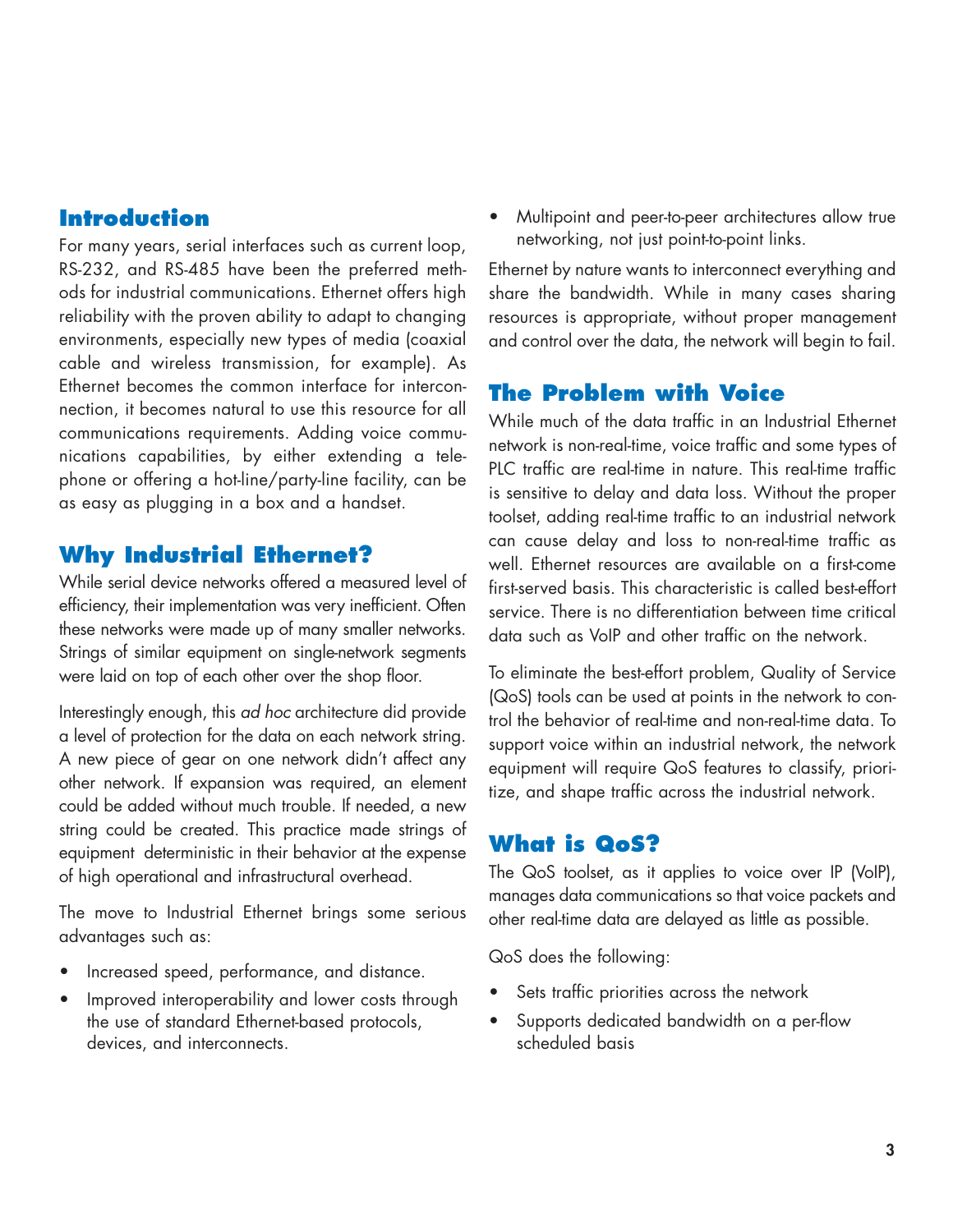- Shapes network traffic to predictable levels
- Improves or eliminates loss characteristics
- Reduces network congestion

#### **How does QoS get done?**

Patton SmartNode gateways and routers provide advanced QoS tools that manage and control all types of data, including voice. Once the traffic is classified, one or more scheduling techniques are applied to determine the order in which different traffic classes will be permitted to use the available bandwidth.

#### **Traffic class**

First, in order to allow voice and data to effectively coexist, the SmartNode marks the packets making up traffic into various classes. You can think of the traffic class as a tag attached to each packet in the SmartNode, noting the packet's classification. Some examples of classification can be found in the Type-of-Service field in the header of an IP packet.

It is easy to see that voice and real-time industrial traffic will want to minimize delay whereas a security monitoring connection may want reliability. These values, and their meaning, are entirely up to the network implementer and can be modified and configured to suit the installation and communication requirements.

| <b>TOS</b><br>value | <b>SmartWare</b><br>value | <b>Meaning</b>                                      |
|---------------------|---------------------------|-----------------------------------------------------|
| 1000                | 8                         | Minimizes delay                                     |
| 0100                | 4                         | Maximizes throughput                                |
| 0010                |                           | <b>Maximizes reliability</b>                        |
| 0001                |                           | Minimizes monetary costs                            |
| 0000                | 0                         | All bits are cleared, normal service, "default TOS" |

After a packet is identified or classified, it can now be managed. Priority is a way of ordering packets to give preference or priority to one traffic-class and to dynamically serve the other traffic-classes when the first has nothing to send. SmartWare uses this priority scheme to make sure that voice packets and real-time data will experience as little delay as possible. Priority classified data takes precedence over other flows only when required. After the real-time data transaction is completed, the entire bandwidth becomes available for all other traffic flows. Additionally, multiple real-time flows can be scheduled as they will not use up the entire available bandwidth.

Weighted fair queuing (WFQ) is a technique which assures a given minimum amount bandwidth for a certain traffic class. For example: you may specify that traffic class A gets three times the bandwidth of traffic class B. So now traffic A will get a minimum of 75% and traffic B will get a minimum of 25% of the bandwidth. Each traffic-class is in fact assigned a relative weight, which is used to share the available bandwidth among the currently active classes.

Shaping is another commonly used way to assign bandwidth. Shaping ensures that each traffic-class will get a specific slice of bandwidth. This is useful if there is traffic which wants to dominate the entire link but doesn't need the entire link to function correctly.

When multiple classes are scheduled for the same time, some of them will be served too late, resulting in data loss. Burst-tolerant shaping prevents data loss by assigning additional buffers to bursty traffic classes. When a device starts transmitting data, burst-tolerant WFQ allows a higher initial throughput rate. This permits giving a higher weight or preference to short data transfers and improving transactional communications. This feature is sometimes referred to as the service curve.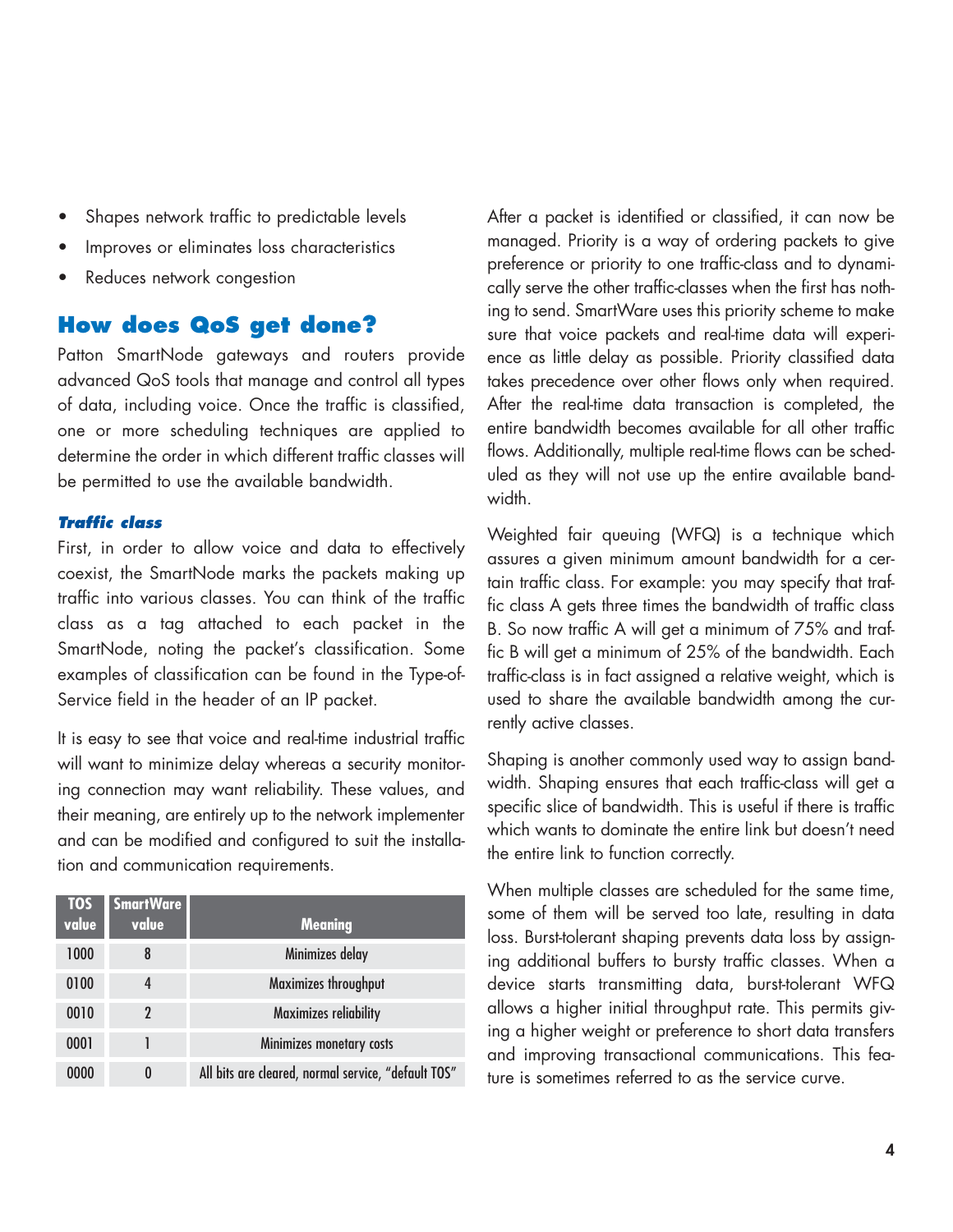



#### **Conclusion**

Clearly, the behavior of different network services can be better controlled if the real-time and non-real-time traffic can be distinguished. New job programs for PLC's and query data from weigh scales are not timecritical applications. On the other hand, paging, hotline phones, call boxes, alarm alerts, emergency dispatching, and VoIP telephone calls are very time critical with consequences ranging from poor voice quality

on telephone calls to late or non-existent alarm or emergency dispatching.

Offering real-time data assurance and flow management, Patton has solved the problem of voice on industrial networks with its SmartWare QoS. Now, the industrial network architect can deploy Patton SmartNodes and implement voice over their industrial networks with QoS and ensure that all the data, voice, and video gets through end-to-end.